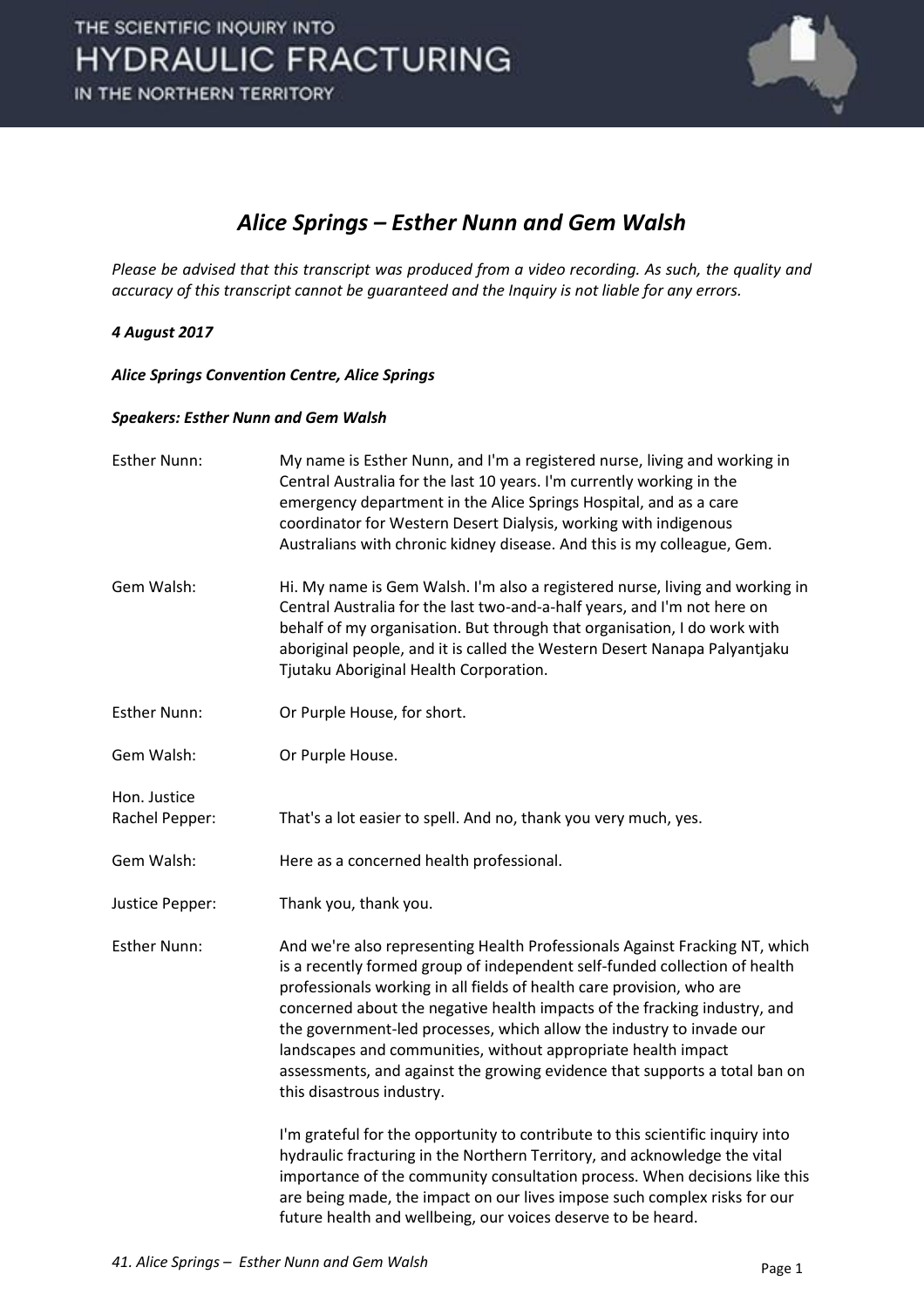

 I'd also like to acknowledge the Arrernte people of Mbantua by recognising that we are on land that was stolen from them, and that the impacts of colonisation continue to negatively affect indigenous people's health and wellbeing, and I feel ashamed that the fracking industry is yet another looming burden of colonisation. The inquiry has already mentioned the majority of people who will be affected by the introduction of fracking into the NT are the indigenous populating living in remote areas. It is vital the panel understand the NT is not a vast wasteland that can be exploited. It is a living country, kept alive through culture, and connection.

 I became a nurse because I care about people, and I want to spend my time and energy improving the health picture of our community. The fracking industry makes me feel angry and cheated because instead of being able to help people directly by promoting health, I'm having to spend my time and energy protecting my community from further harm. However, my practise is motivated and inspired by the code of ethics for nurses, as outlined by the Nursing and Midwifery Board of Australia. Using principles and standards set out by the United Nations and World Health Organisation towards the commitment to respect, promote, protect, and uphold the fundamental rights of people, they help guide ethical decision-making and best practise, and indicate to the community the human rights standard and ethical values it can expect nurses to uphold.

 There are eight value statements in the Nursing Code of Ethics, and I would like to read out the one, which I feel is most relevant to this presentation.

 Value Statement Eight: Nurses value a socially, economically, and ecologically sustainable environment, promoting health and wellbeing. Nurses value strategies and preventing, minimising, and overcoming the harmful effects of economic, social, or ecological factors on the health of individuals in communities. Commitment to a healthy environment involves the conservation and efficient use of resources, such as energy, water, and fuel. Nurses value and contribute towards strategies aimed at preventing, and overcoming problems such as environmental pollution and degradation, and how they contribute to ill health in the community, as well as working at minimising their harmful effects.

 This statement demonstrates we, as health professionals, have a moral, ethical, and even legal obligation to our communities, and the environment to ensure they are protected from harm, and it is this that it motivates me to be sitting here today. It's heartening to note that the opening line of Chapter 10 in the Inquiry's interim report, acknowledging the rapidly growing number of scientific literature into the risks to human health associated with the fracking industry.

 For those in the audience, a categorical assessment of 685 peer-reviewed literature published in 2016, found 84% of the public health studies indicate a risk to public health, 69 of water studies show actual or potential water contamination, and 87% of air quality studies indicate elevated air pollution. It would seem in layman's terms a no-brainer that the fracking industry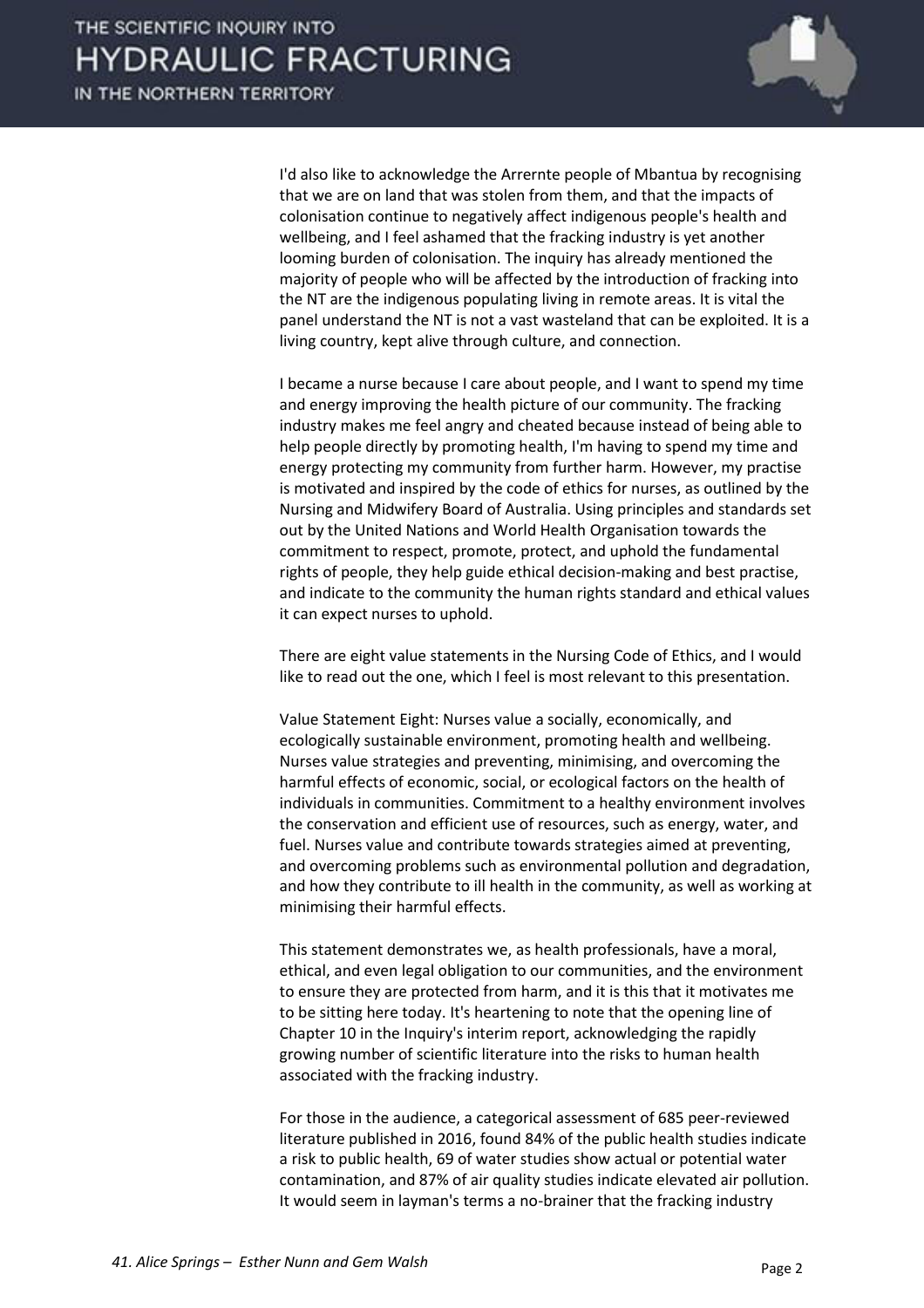

poses far too many risks to the health of humans and the environment to be suitable for anything besides a total ban.

 I'm grateful the [inaudible] government called for a moratorium and this scientific inquiry, which buys us precious time to provide the proof required to ram our point home, and save us from the fracking industry. But it does seem ridiculous somehow, when they are already states in Australia, and entire countries in the world who've been through all this, and come to the same conclusion we're pushing for, to ban fracking. Below are a list of health-related organisations and experts who have already provided strong scientific evidence stacking up against the industry, and who Health Professionals Against Fracking NT align themselves with.

 Doctors for the Environment, who describe fracking as an uncontrolled health experiment, and that the rash to exploit this resource has outpaced regulations to protect public health and the environment, and to adequately assess the health impacts. The Australian Medical Association, who urge governments to use rigorous and independent health risk assessments. Australian Nursing and Midwifery Federation Victoria and New South Wales, who called for a permanent ban on the industry, and Professor Melissa Haswell, who you are all aware is regarded as an expert on the topic of potential risks and impacts of fracking. The Public Health Association of Australia, who urges the government to use the precautionary principle, which I'll describe shortly. Trade Unions Against Fracking, who are coordinated by Trade Unions for Energy Democracy, and have released an inspiring statement calling for a global moratorium on fracking. They have an extensive list of unions across the globe, which include Nurses Against Fracking, and Unions NT. Physicians, Scientists, and Engineers for Healthy Energy, and the 1,000 health professionals who delivered a letter to Barack Obama in 2014, urging for a ban on fracking, and Physicians for Social Responsibility, who put together an extensive compendium of scientific, medical, and media findings, demonstrating risks, and harms of fracking.

 I think it's important to note here that this is a relatively new industry, and when attempting to determine the extent of the risks to humans, and the environment, both now and into the future, it is impossible to evaluate longterm data, which cannot exist until the industry has been operating for a time that could be considered long term. We only have reliable data that dates back perhaps 20 years from when the industry took off in the U.S. We need to make sensible decisions based on what we're seeing, and what can be predicted, and use extreme caution. Because of the potential for longterm effects of even low doses of environmental toxicants, and the cumulative impacts of exposures to multiple chemicals by multiple routes of exposure, often with incomplete information from fracking companies, not legally obliged to disclose all ingredients, and no known understanding of the consequences of these interactions, only time and research will tell. And this is exactly why health care professionals are increasingly calling for bans or moratoria until the full range of potential health hazards from fracking are understood.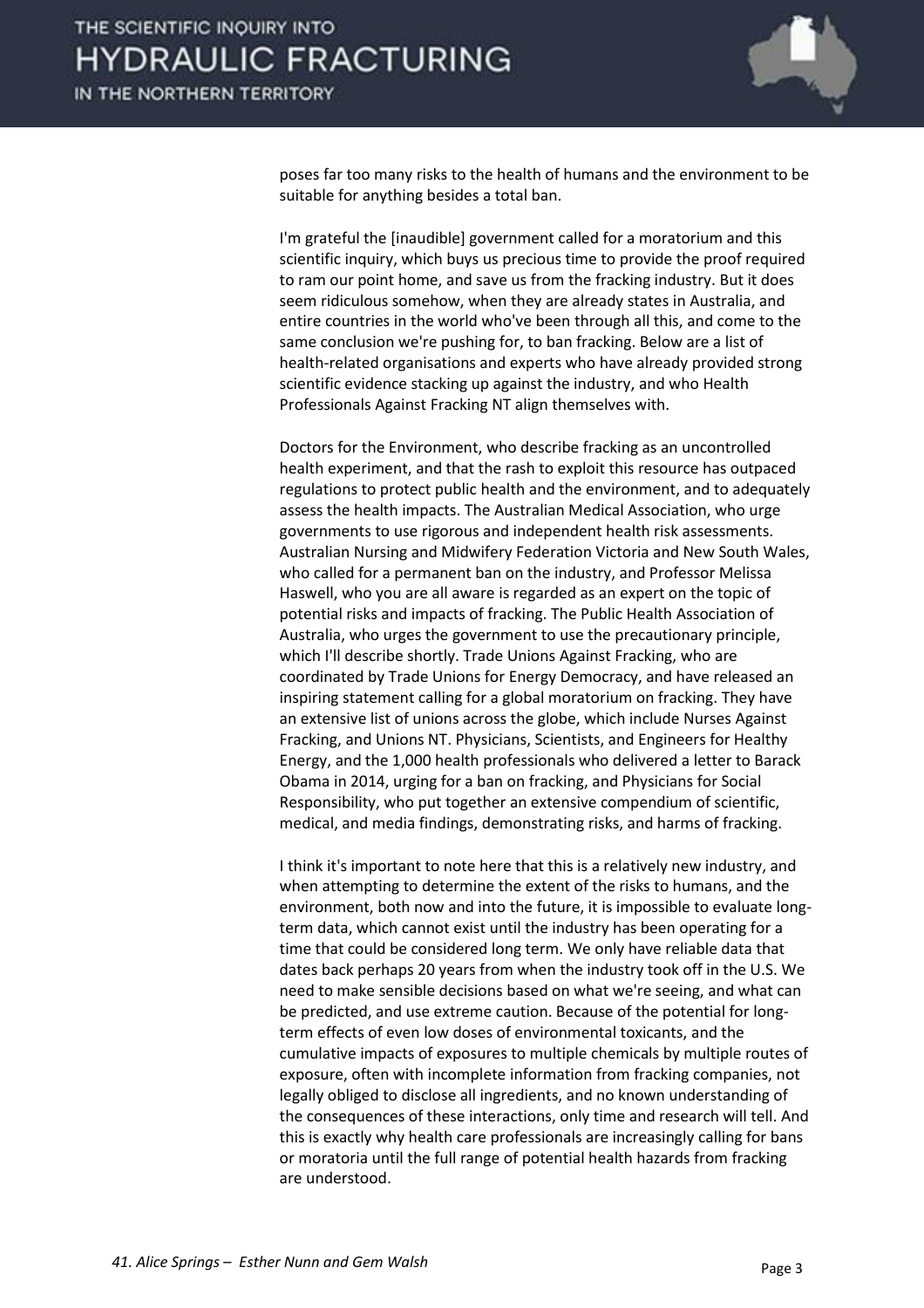

 The evidence is mounting, but without the baseline health assessment you require, mentioned in the Interim Report, I have to pose the question back to you. Are you actually saying that in order to obtain the data you say you need to prove the extent of the health risks associated with the fracking industry, that you would require baseline before and after data from specific sections of the community? Is that what you're inferring? Who would put up their hand to be a guinea pig to test the health impacts of this industry? Besides that, it's completely unethical. However, I will continue my presentation by addressing the four main potential risks to public health categories, as identified in the Interim Report.

Impacts associated with contamination of aquifers.

 Fracking threatens drinking water. Contamination of aquifers happens due to well casings corroding, faulty construction, and repeated fracturing. One study suggests 6% or 7% of well casings seams fail immediately, increasing to possibly 50% over 20 years as well casings naturally corrode and degrade. If there are no long-term studies available to a relatively new industry, how can we feel comfortable with these statistics into the unknowable future?

 Methods for handing and disposal of the millions of litres of chemical-laden wastewater that are brought to the surface in fracking operations remain problematic. In fact, Professor Haswell points out that there are no demonstrated long-term solutions for this hazardous wastewater management. There are many instances where spills, failures of holding dams, and accidental of contaminated wastewater have already happened in Australia. This poisons the environment directly, and can contaminate waterways and aquifers through leeching.

 When the fracking industry tries to tell us about the tiny percentage of chemicals used in fracking fluid, they frequently omit to the overall volumes they're talking about. If one fracking operation, which commonly uses 15 million litres of water, and only 0.5% to 2% is chemicals, that still equates to 80 to 330 tonnes of chemicals. These chemicals aren't just found in household products. They don't like telling us about the toxic chemicals commonly used in fracking operations, of which that the tiniest amounts of some of these toxins is enough to cause harm to human health. These include carcinogens, neuro toxins, irritants, sensitizers, reproductive, and endocrine disruptors. Endocrine disruptive chemicals interfere with the body's reproductive system and have been found in water at heavily-drilled sites at concentrations high enough to adversely affect humans and animals. In one U.S. study on several herds of cattle who were directly exposed to fracking fluids or wastewater, farmers reported increased reproductive problems such as failure to breed, failure to cycle, abortions, stillbirths, and birth defects above what they have ever seen in many years of raising cattle.

 Unborn babies and children are at increased risk from the fracking operations through things like EDCs. Many studies on foetus and babies have been made available because of vital records maintained by state health departments. So the records show a clear picture of the health the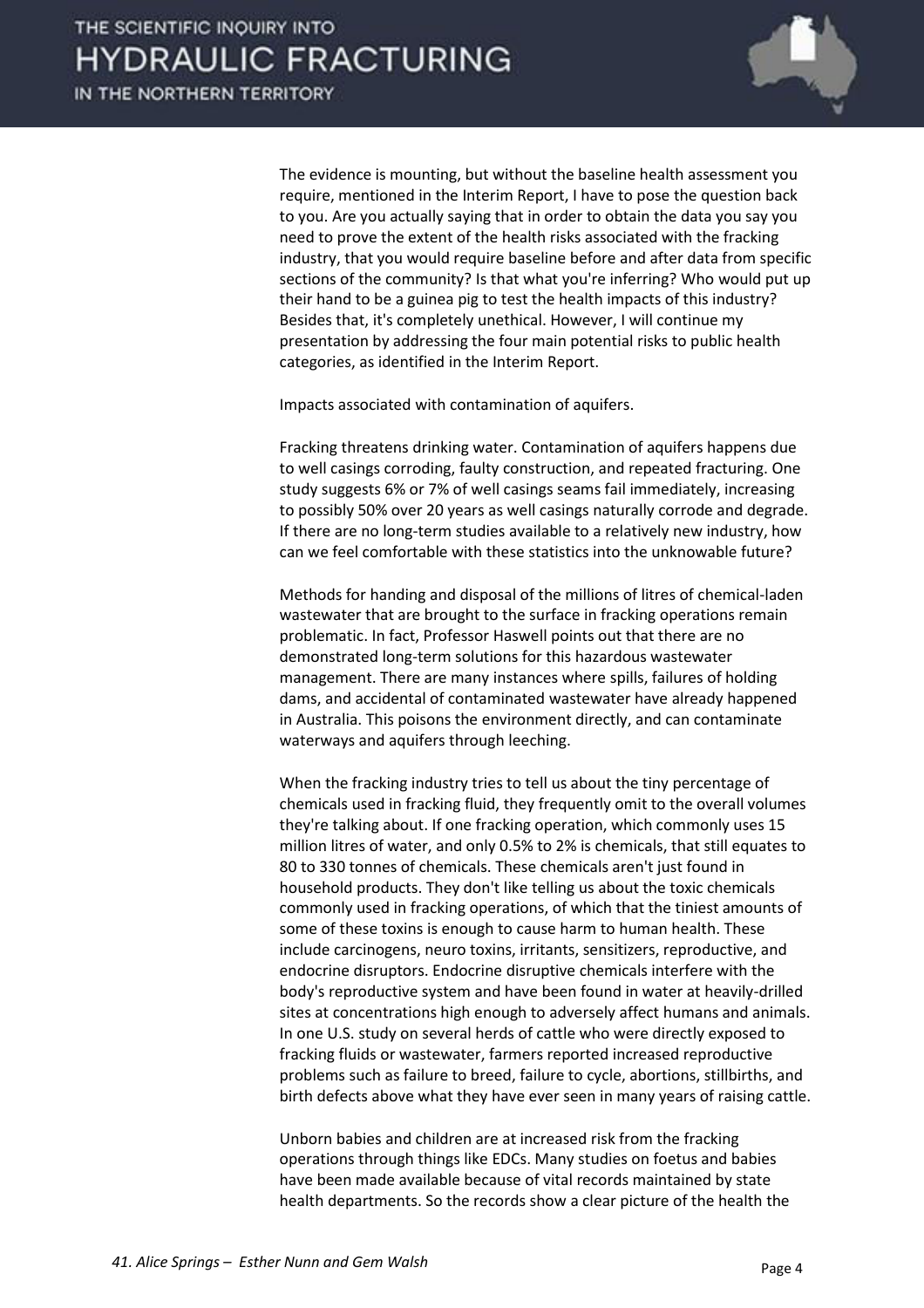

child was born with, and show babies born in close proximity to fracking operations demonstrate alarming statistics with low birth weights, preterm births, and birth defects. A study on over 100,000 live births reported babies had a 30% greater prevalence of congenital heart defects, and marked increases in neural tube defects if their mothers were pregnant within 10 miles of fracking wells. Stillbirths and infant deaths, six times above the normal average in non-fracking areas over a three-year period have also been reported. Can you possibly imagine the distress you would experience if your baby was born dead? And worse still, if it could be attributed to an industry, which emits responsibility because there supposedly isn't enough evidence. To me, it would seem then that the only way to guarantee our aquifers and our communities can be safe from fracking operations is to ban the industry completely.

Impacts associated with fugitive emissions and airborne chemicals.

 Climate change has been termed the most important public health issue of the 21st century. Unconventional gases, predominantly methane, which is 85 times more potent in trapping heat than carbon dioxide over a 20-year period, which is a critical period for emission reductions. Professor Haswell states around 7.9% of gas extracted is released straight into the atmosphere.

 Haswell suggests that to continue this industry may accelerate the severe health impacts of climate change. The Public Health Association of Australia has stated that we need to focus on fulfilling our obligation to the Paris Climate Convention to mitigate climate change by urgently reducing fossil fuels, and methane emissions as part of the fracking process need to be examined with the utmost urgency.

 Drilling and fracking emissions contribute to toxic air pollutions and smog, ground level ozone at levels known to have health impacts such as respiratory symptoms, sore or burning nose and throat, stuffy nose and coughs, exacerbation of asthma and COPD, chronic bronchitis, and wheezing, and difficulty breathing. Vascular symptoms include nosebleeds and stroke, dermatological conditions, rashes, and hair loss, gastrointestinal symptoms like vomiting, diarrhoea, and cramping, and neurological symptoms like headaches, dizziness, difficulty concentrating, short-term memory loss, skin numbness, and tingling sensations, incoordination, inability to stand, and seizures have all been documented.

 Imagine if you were suffering strange symptoms that doctors couldn't put their finger on to give you answers, relief, or help, and that again, if it could be attributed to an industry, which admits responsibility and transparency because there supposedly isn't enough evidence and it's your job to prove it. Is it really worth the risk to wait and see just what emerges when the picture is looking so bad?

Impacts associated with increased road traffic.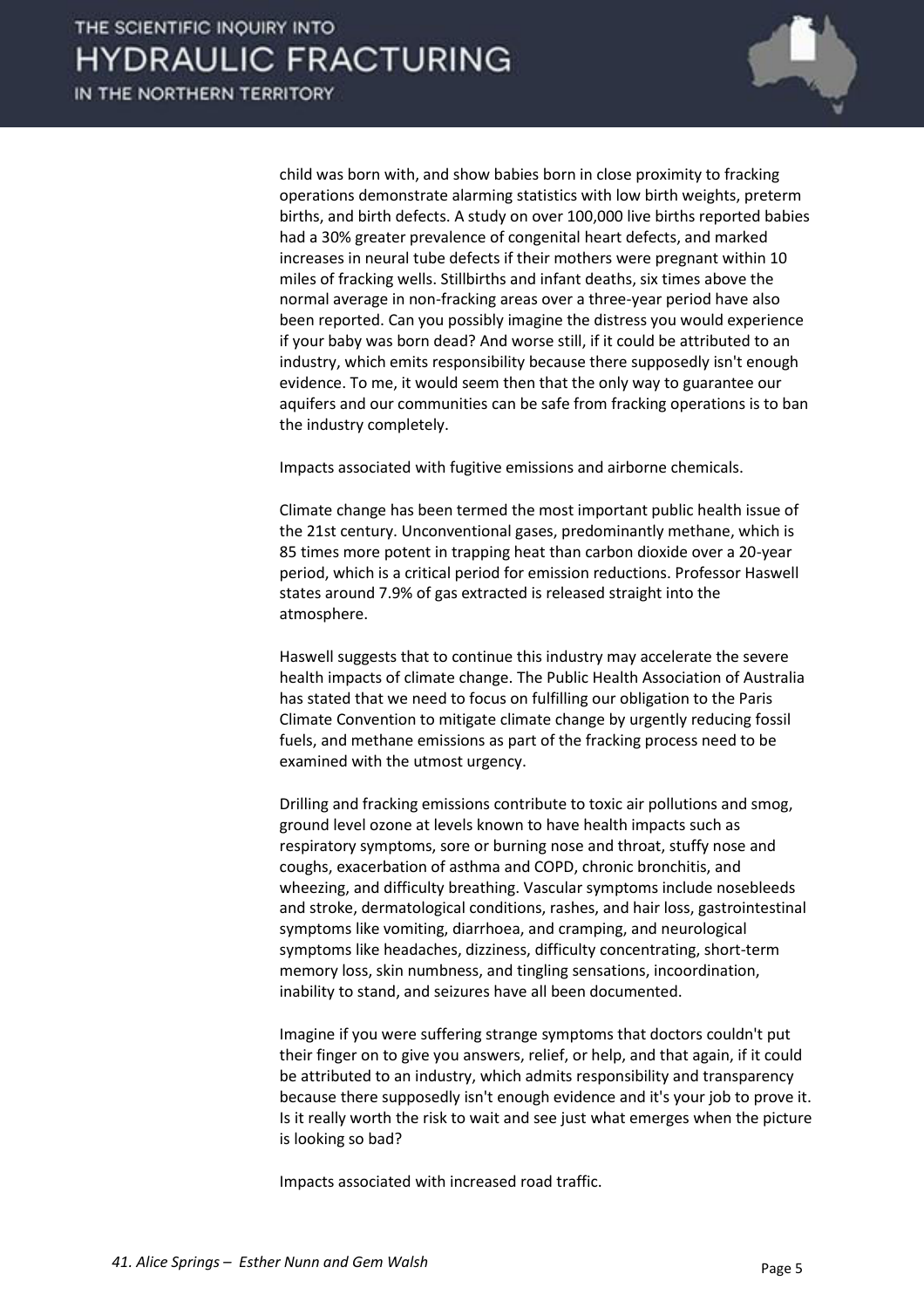

 The fracking industry will dramatically increase road traffic in the Northern Territory. It requires the use of heavy vehicles in all aspects of the industrial process to deliver equipment like bulldozers, graders, and pipes, as well as chemicals, sand, and water needed for well construction.

Fracturing and management of waste products.

 One study reports up to 1,000 trips for an average multistage well. The Northern Territory already has the highest road toll in Australia, at least four times the national average, and heavy vehicles are around six times more likely to be involved in a fatal and serious accident in Australia. And when these trucks, often carrying highly toxic fracturing fluids or flow back water, this also has the potential for catastrophic environmental damage. It is noted in the Interim Report that some industry submissions say driver training and promotion of safe work practises is a priority for the industry in addressing this potential risk. That sounds lovely on paper, but it does nothing to reassure us as road users in the Northern Territory, as no amount of promoting safe workplaces is going to stop the inevitable as accidents do happen. The Bureau of Labour Statistics also states that a third of all fatalities of oil and gas workers were due to traffic accidents.

 From a health perspective, the impact of motor vehicle accidents have on the emergency departments are enormous, and our hospitals are already understaffed and overcrowded. This can only increase pressure on the health system, including staff stresses, longer waiting times for patients in ED waiting rooms, and longer stays in ED beds, as staff attend to high priority injuries, such as those seen in MVAs.

 I cannot understand how the panel claim that they are unable to draw any conclusion about this specific risk, when surely a great increase in road use and truck traffic on top of the worst national road toll statistics would point in only one direction.

Impacts on social cohesiveness, mental health, and wellbeing.

 I note the panel has been unable to find any firm evidence that supports an evaluation of the magnitude of this risk, and that available studies of psychological impacts of this industry only allow the evidence to be graded as either insufficient or failing to show an association. It is insulting and upsetting to hear this because we feel it ourselves, and we see the impact it is having on other members of the wider community, such as in Queensland, where fracking has taken hold with disastrous consequences for rural communities. A study of 239 Southern Queenslanders describes how the fracking industry negatively impacts on their mental health with increased depression and anxiety about health impacts, loss, or contamination of water supplies, falling property values, and the polarisation of families, and entire communities in for and against.

 When people can smell strange things in the air and they are experiencing strange health symptoms, how can you expect anxiety to not increase, when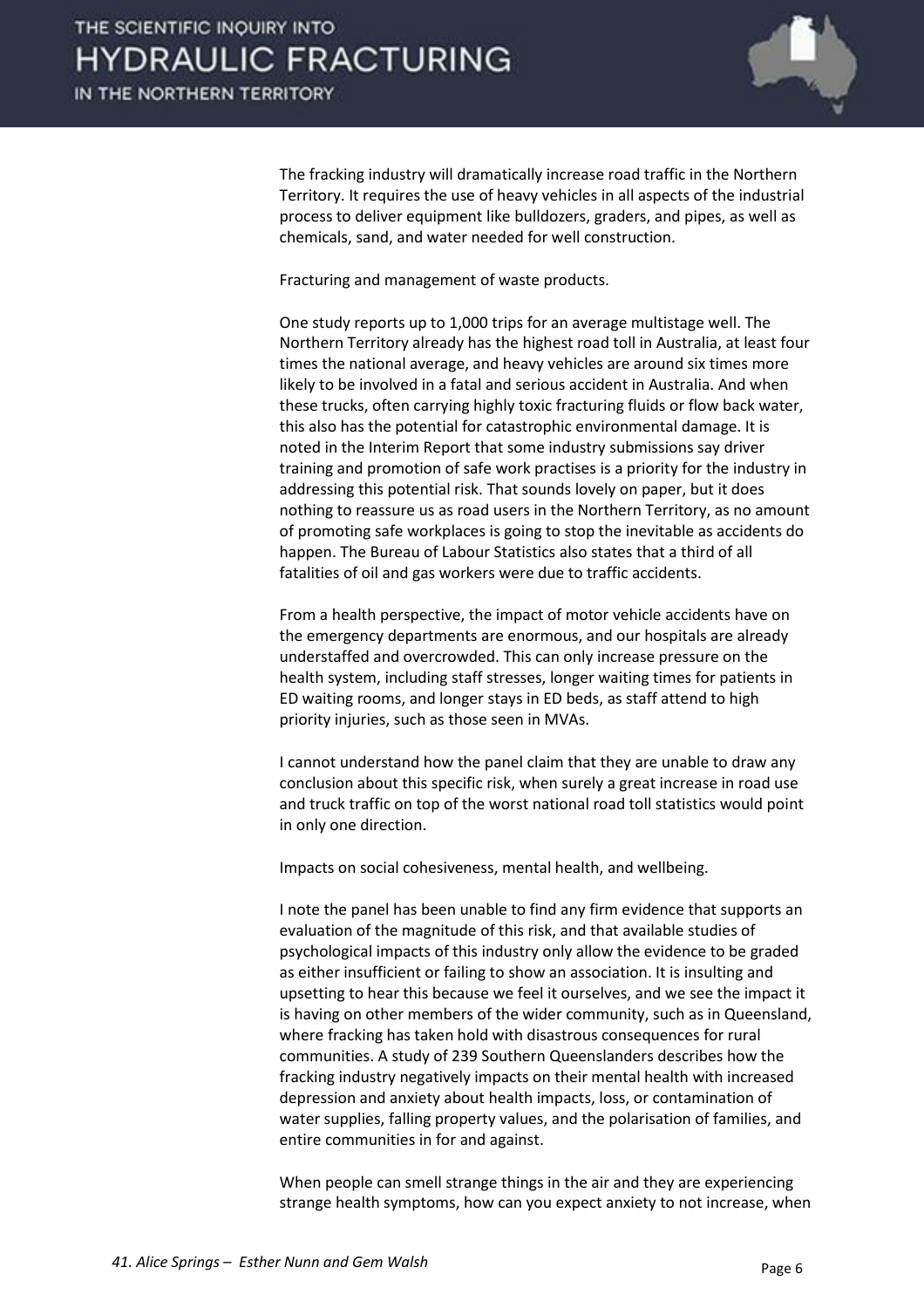

we know how little is actually known as to the ingredients and interactions of these potentially toxic substances we are breathing in? Even reports of suicide have emerged, directly linked to pressures from the fracking industry on farmers, and their distress in seeing their livelihoods ruined. Can this evidence be insufficient or failing to show an association?

 Solastalgia is a term referring to the distress people experience by environmental change in their home environment. Exacerbated by a sense of lack of control over unfolding change, solastalgia was the main finding highlighted by the Queensland Department of Health Assessment of the population with regard to fracking operations in their area.

 I would now like to read an excerpt from the submission into fracking inquiry in March, from Dr. Rosalie Shultz, who spoke on behalf of the Public Health Association. The issue describes the precautionary principle being of extreme importance with regard to the fracking industry. The precautionary principle describes when an activity raises threats of harm to health and the environment. Precautionary measures should be taken even if some cause and effect are not conclusively established. In this context, the proponent of the activity rather than the public should bear the burden of proof. Considering the uncertainties about health, environment, local, social, global warming potential, and economic implications, it would seem prudent to be doing more research, and do delay any development until we've got more data.

 This sentiment has been repeated in many scientific health-related papers, and considering the issues the panel had described in the Interim Report being whether any of these public health impacts can be attributed to specific causal factors in the environment, resulting from activities associated with hydraulic fracturing in the NT. It would seem obvious that precautionary principle be imperative so that any panel can make informed decisions and draw accurate conclusions, which will affect us all.

 No matter how many different ways the fracking industry tries to reassure us they have the capacity to adequately monitor and respond to the many hazardous chemical, social, mental, and physical health risks posed by the industry's operations, there is so much uncertainty, so many unknowns, we cannot accept this level of risk to our water, our air, our land, and our communities. The government and the fracking industry will never be able to convince us that fracking is safe, ever. The fracking industry in the Northern Territory will only increase the burden of health our communities face, and place increased pressure on services that we already struggle to staff.

 I will conclude with a quote from Angie Giddis, a nurse from an emergency department in New South Wales in response to the fracking industry in her community. "Health promotion and disease prevention starts at the environmental level. There's no point patching people up if we're contaminating them at the source". Thank you.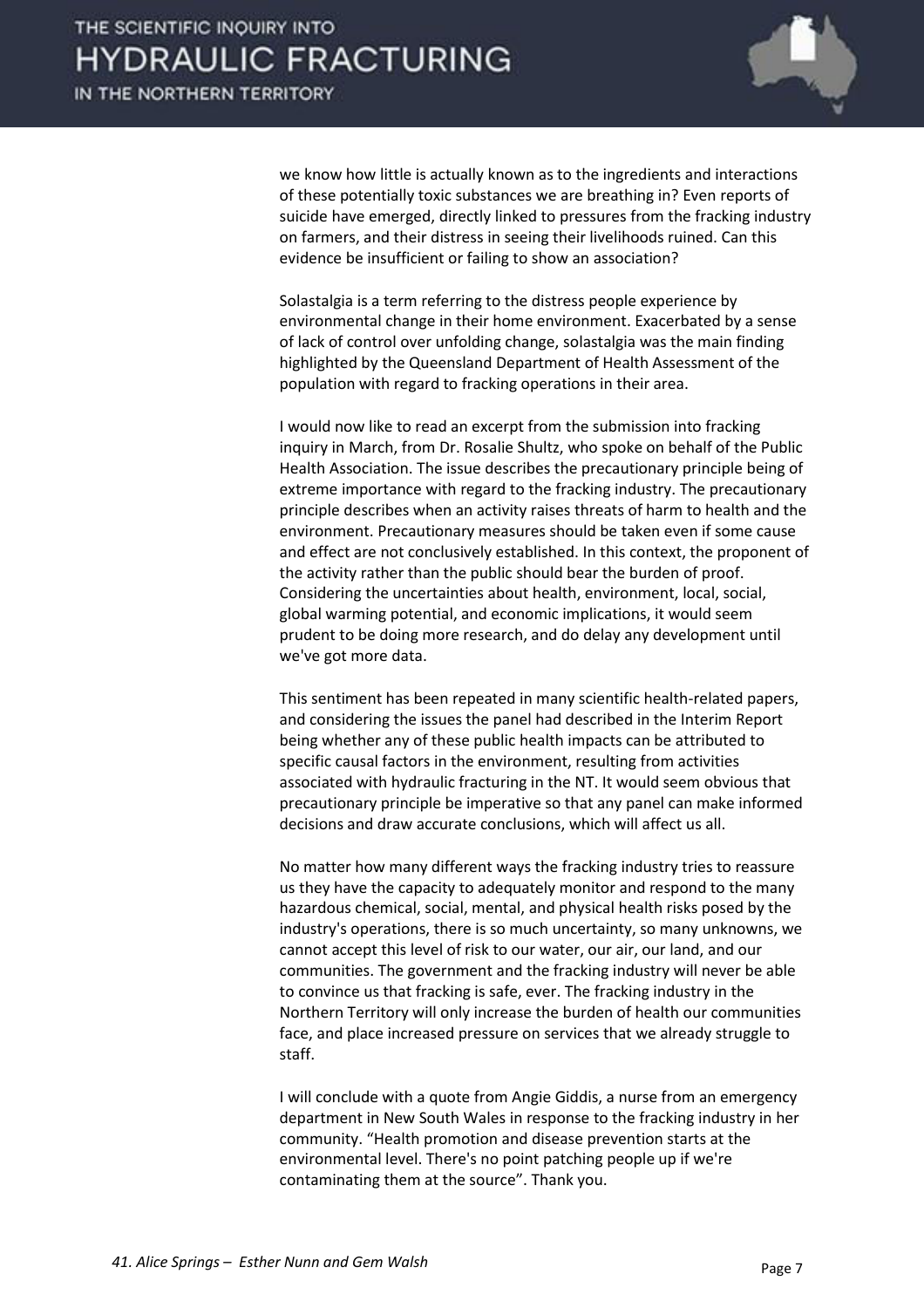

| Justice Pepper:     | Thank you very much for that comprehensive submission. You've obviously<br>got references attached to some of the things that you                                                                                                                                                                                                                                                                                                                                                                                                                                                                                                                                                                            |
|---------------------|--------------------------------------------------------------------------------------------------------------------------------------------------------------------------------------------------------------------------------------------------------------------------------------------------------------------------------------------------------------------------------------------------------------------------------------------------------------------------------------------------------------------------------------------------------------------------------------------------------------------------------------------------------------------------------------------------------------|
| <b>Esther Nunn:</b> | Yeah.                                                                                                                                                                                                                                                                                                                                                                                                                                                                                                                                                                                                                                                                                                        |
| Justice Pepper:     | That's wonderful. Have we got a copy of that?                                                                                                                                                                                                                                                                                                                                                                                                                                                                                                                                                                                                                                                                |
| <b>Esther Nunn:</b> | I can give you this copy.                                                                                                                                                                                                                                                                                                                                                                                                                                                                                                                                                                                                                                                                                    |
| Justice Pepper:     | Well, just hand it to either the individuals at the desk just on the way out,<br>and then we will make sure that, (A) It's disseminated to the panel, and<br>more importantly, it's up on the website as well.                                                                                                                                                                                                                                                                                                                                                                                                                                                                                               |
| <b>Esther Nunn:</b> | Excellent.                                                                                                                                                                                                                                                                                                                                                                                                                                                                                                                                                                                                                                                                                                   |
| Justice Pepper:     | Thank you very much. Now, any questions? Yes, Dr. Andersen?                                                                                                                                                                                                                                                                                                                                                                                                                                                                                                                                                                                                                                                  |
| Dr. Andersen:       | A couple of questions. Yeah look, so thanks very much for that. I just want to<br>ask a question about the health issues relating to coal seam gas<br>development in Southeast Queensland. So the panel has spent a fair bit of<br>time, talking with various communities, and we certainly have been aware<br>of the mental health issues. And you quoted some statistics there, and I'm<br>just wondering if you've got statistics on the physical health side that are<br>being separated from the mental health side, and so things like water<br>contamination and air pollution. Do you have any statistics from the coal<br>seam gas experience in Southeast Queensland on that sort of more physical |
| <b>Esther Nunn:</b> | I think the only statistics that I can quote in my submission is the summary<br>of the 685 peer review literature published in this last year, not specifically<br>on Queensland. But as I've pointed out in my presentation, because it's such<br>a recent thing that's come to Queensland, more and more statistics are<br>going to be emerging as it becomes more clear. But if you need specific<br>statistics about Queensland, I'm happy to go and find them.                                                                                                                                                                                                                                          |
| Justice Pepper:     | What about South Australia? You've got any information or statistics on<br>South Australia? Because they've been fracking for a number of decades. It's<br>shale fracking, which is [crosstalk]                                                                                                                                                                                                                                                                                                                                                                                                                                                                                                              |
| <b>Esther Nunn:</b> | I've got no statistics on South Australia, but again, I'm happy to research and<br>present it to you.                                                                                                                                                                                                                                                                                                                                                                                                                                                                                                                                                                                                        |
| Justice Pepper:     | That would be We would be most, most grateful for that. I'll say that in<br>absolute sincerity, that would be fantastic, and you are going to ideally<br>placed to be able to find that information. Thank you. Thank you very much<br>for that.                                                                                                                                                                                                                                                                                                                                                                                                                                                             |
|                     | I did have one, I mean it's been suggested by some of the  Or at least some<br>of the gas companies have obviously pointed to some of the benefits they<br>claim would flow from this industry in terms of resourcing and                                                                                                                                                                                                                                                                                                                                                                                                                                                                                    |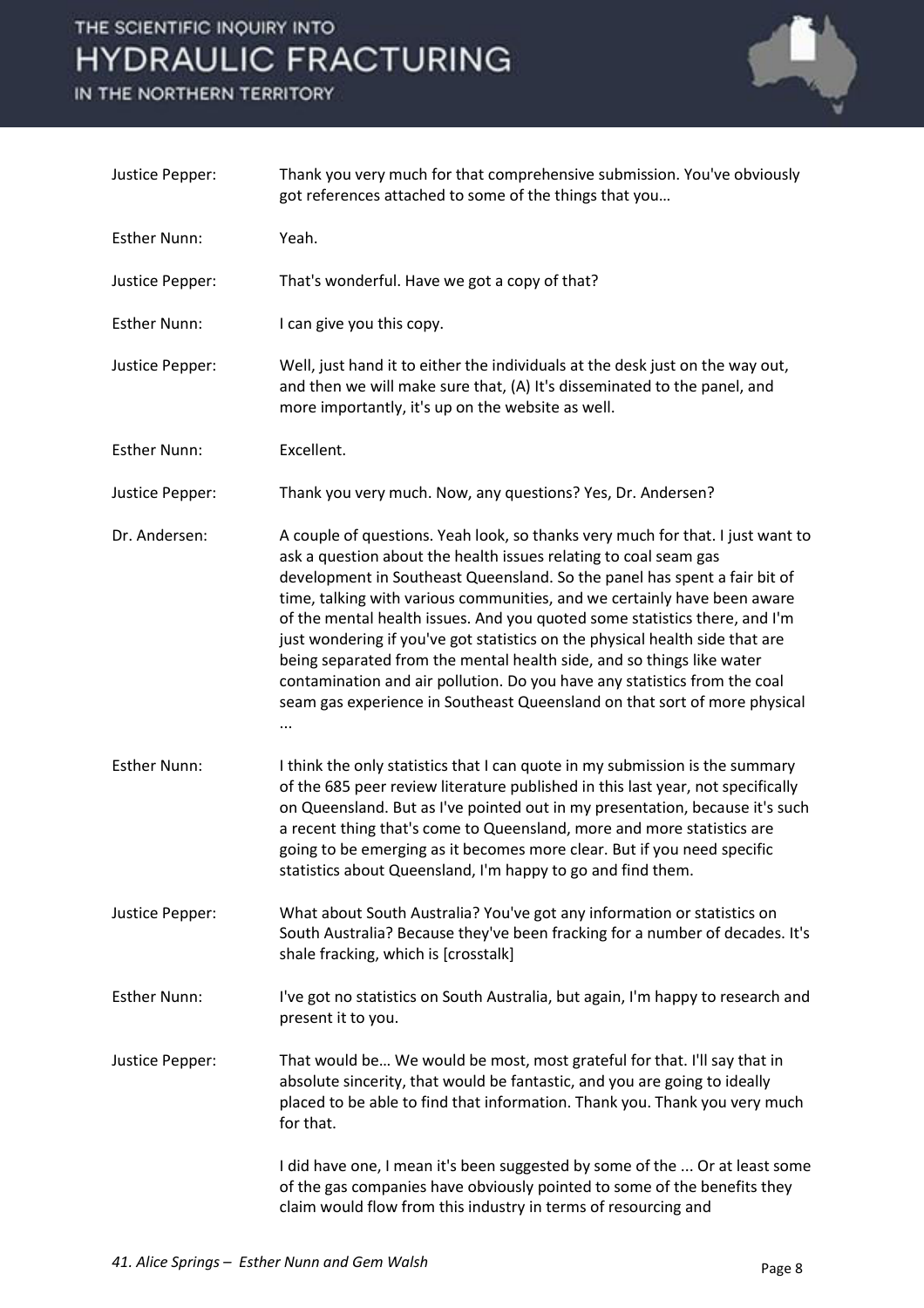IN THE NORTHERN TERRITORY



infrastructure, services, and so on. When we were in Queensland, I noticed that Arrow is providing resources and services with respect to various cardiac providers in the particular area. I think it was in Dalby that we were in. Did you want to make any comment on the ability of benefits?

Esther Nunn: Benefits to the fracking industry for communities?

Justice Pepper: Benefits by way of services, resources to health providers. On one view, it's been argued that it will increase the amount of services, and as I said, resourcing available. And an example of that was the partnership in Dalby between Arrow and a local cardiac health provider.

Esther Nunn: I am unaware of that cardiac provider partnership. But again, I'm happy to look into that. Because I only had a 20-minute limit, I did have to chop out quite a lot. I was...

Justice Pepper: Well, feel free if there's extra information and extra things you want to tell us.

Esther Nunn: I did have half a page about the impact of the fracking industry on workers, and the way that the infrastructure can help or hinder communities. But again, I had to chop it out, so I can provide it to you later.

- Justice Pepper: Have you got it there?
- Esther Nunn: No. I've only got my ...

Justice Pepper: Okay, okay. All right, all right. Fair enough, you're all delivery. Well, again, please feel free to put [crosstalk]

- Gem Walsh: Did you want to say something?
- Esther Nunn: Yeah. I'd like to speak to your point, if that's okay?
- Justice Pepper: Yeah, absolutely.

Esther Nunn: I think that it is unjustifiable to link access to basic resources that we should expect for our human rights, including proper access to health care, any kind of cardiac rehabilitation programmes. To link that to, I suppose, the exploration of people's traditional lands, there's a responsibility that all Australians have, and the Australian government has to improve their services to aboriginal communities, and remote communities, and to try and ... The term is, I suppose, bridge the gap. But it requires a totally different model of health care, and that model is oppositional to the model that could be the result of a partnership between a fracking company and a local community. It requires local community control. It requires solutions coming from the people who are affected by the health problems, and it should be funded not by ... Corporations can fund it if they want to fund it, but it shouldn't be linked to funding from corporations and conditional on the presence of corporations in aboriginal communities.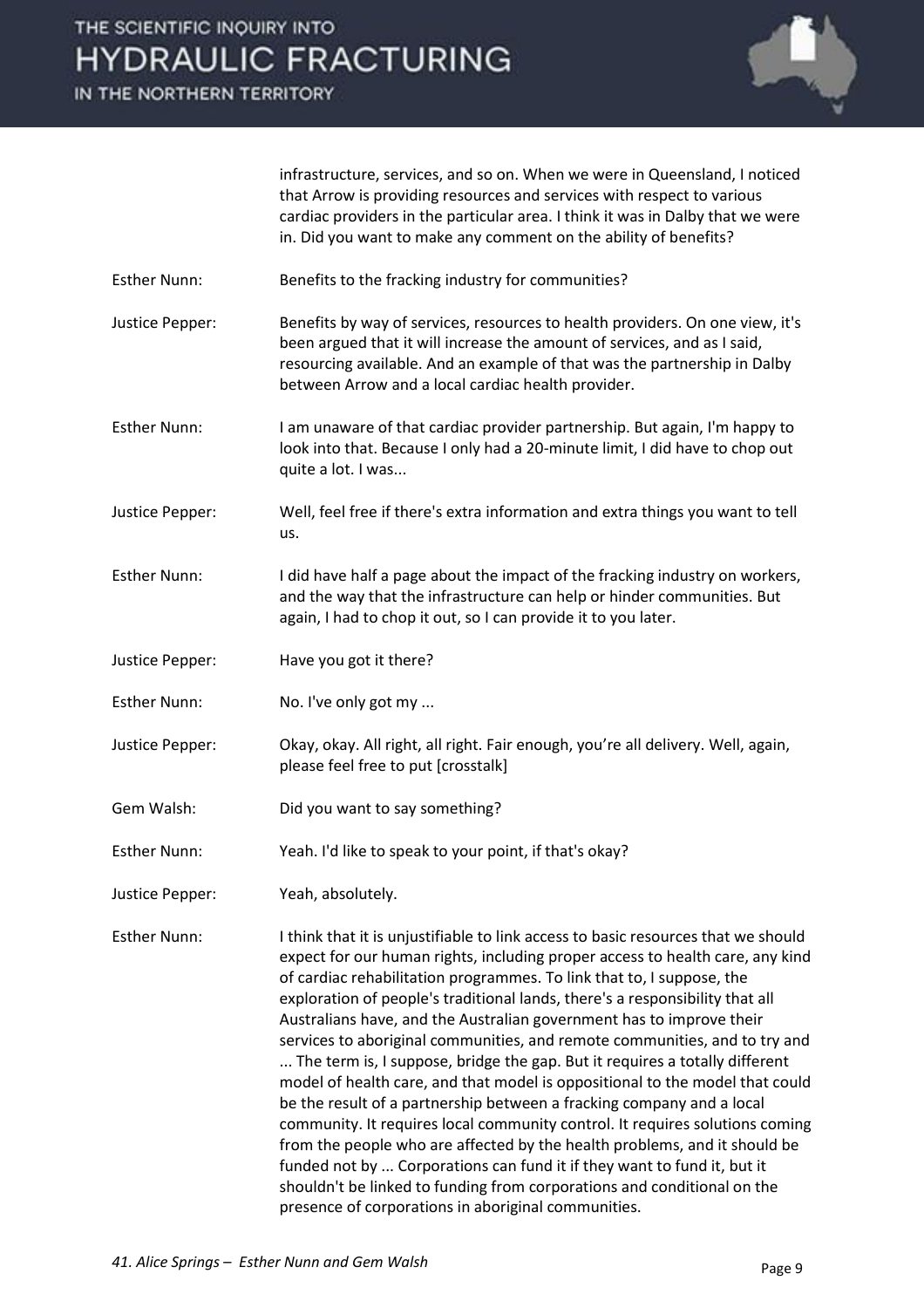

| Justice Pepper:     | I don't think anyone here or on the panel would dispute in any way what<br>you've just said, and indeed would agree with it. And I wasn't suggesting any<br>linkage, it's just there are instances of  I know of one just because I<br>happened to actually get the brochure because I was interested in it. I<br>thought, oh, this is curious, of where a gas company has provided resources<br>that has then allowed a medical service to be provided. As I said, I'm not in<br>any way suggesting that should monwealth from providing those services<br>themselves. But I just wanted your comment on the potential for additional<br>services to be provided with some resources coming from the gas<br>companies.                                                                                                                                                                                                                                                                    |
|---------------------|--------------------------------------------------------------------------------------------------------------------------------------------------------------------------------------------------------------------------------------------------------------------------------------------------------------------------------------------------------------------------------------------------------------------------------------------------------------------------------------------------------------------------------------------------------------------------------------------------------------------------------------------------------------------------------------------------------------------------------------------------------------------------------------------------------------------------------------------------------------------------------------------------------------------------------------------------------------------------------------------|
| <b>Esther Nunn:</b> | I'd also have to say on that though I had to chop out of this presentation,<br>like I said before, quite a lot of information, and I can present it to you later.<br>But the statistics of what is emerging for people's cardiac, respiratory,<br>gastrointestinal, all those things that people are experiencing, which is<br>putting increased burden on the health care system, is any additional help<br>to services that the fracking industry might provide, could it possibly equal<br>or outweigh what's happening in a negative impact sense? That's what I'm<br>asking you now, because it's nice. It looks nice on paper, or it looks nice that<br>the fracking industry is going into partnership with a cardiology department<br>to help people's  But they're actually really negatively impacting on<br>people's hearts, and their entire bodies, and entire communities. So how do<br>you weigh that up for benefits? And there's a lot of information that talks<br>about |
|                     | Well, in fact, it's written in your Interim Report that the fracking industry<br>claims that the industry is actually beneficial to the community. I cannot<br>understand how that could be possible, and I'm sure it is                                                                                                                                                                                                                                                                                                                                                                                                                                                                                                                                                                                                                                                                                                                                                                   |
| Justice Pepper:     | I'm sorry. Where in the report does it say that?                                                                                                                                                                                                                                                                                                                                                                                                                                                                                                                                                                                                                                                                                                                                                                                                                                                                                                                                           |
| <b>Esther Nunn:</b> | I don't have the report in front of me, but it is in the Chapter 10. It's in the<br>health section.                                                                                                                                                                                                                                                                                                                                                                                                                                                                                                                                                                                                                                                                                                                                                                                                                                                                                        |
| Justice Pepper:     | I would appreciate you furnishing me in due course then, or furnishing the<br>panel in due course with where in Chapter 10 that statement is made in the<br>way that you just described it.                                                                                                                                                                                                                                                                                                                                                                                                                                                                                                                                                                                                                                                                                                                                                                                                |
| <b>Esther Nunn:</b> | I think it's actually  It's quite in the beginning of the chapter, and the<br>reason why I had to omit it out of my presentation, which could only be 20<br>minutes is because it actually says that we are not allowed to talk about the<br>health impacts of the fracking industry on workers in the industry, and I just<br>find that astronomical because                                                                                                                                                                                                                                                                                                                                                                                                                                                                                                                                                                                                                              |
| Dr Jones:           | That's correct, I think. Occupational health and safety issues were<br>specifically excluded.                                                                                                                                                                                                                                                                                                                                                                                                                                                                                                                                                                                                                                                                                                                                                                                                                                                                                              |
| <b>Esther Nunn:</b> | Yeah.                                                                                                                                                                                                                                                                                                                                                                                                                                                                                                                                                                                                                                                                                                                                                                                                                                                                                                                                                                                      |
| Dr. Andersen:       | [crosstalk]                                                                                                                                                                                                                                                                                                                                                                                                                                                                                                                                                                                                                                                                                                                                                                                                                                                                                                                                                                                |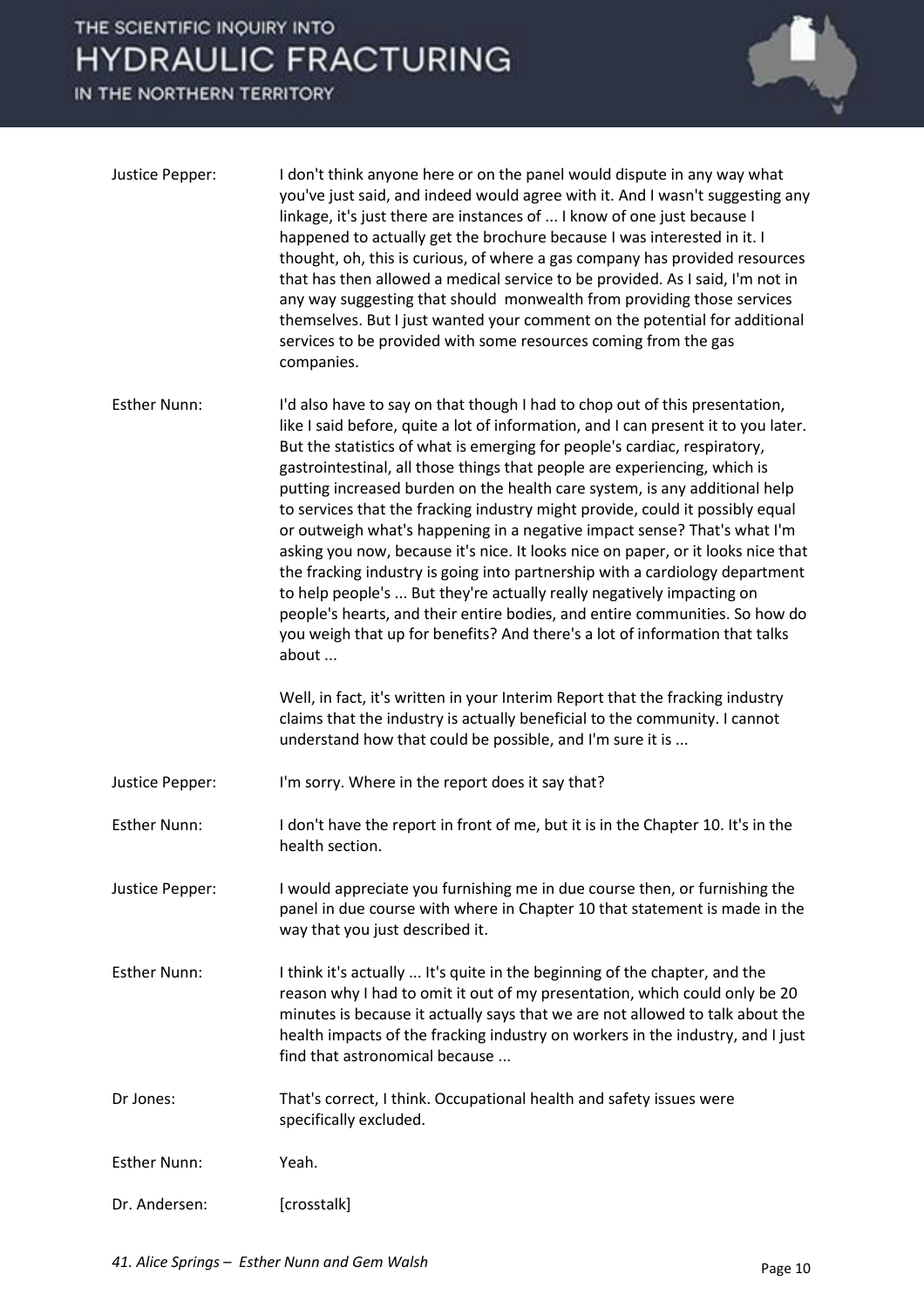

| <b>Esther Nunn:</b> | Yeah.                                                                                                                                                                                                                                                                                                                                                                                                                                                                                                                                                                                                         |
|---------------------|---------------------------------------------------------------------------------------------------------------------------------------------------------------------------------------------------------------------------------------------------------------------------------------------------------------------------------------------------------------------------------------------------------------------------------------------------------------------------------------------------------------------------------------------------------------------------------------------------------------|
| Justice Pepper:     | So the terms of reference were drafted by not us.                                                                                                                                                                                                                                                                                                                                                                                                                                                                                                                                                             |
| <b>Esther Nunn:</b> | I know, and that's why I had to chop it out of my presentation because I<br>didn't have time. But it's challenging when an industry is actually reporting<br>that it's beneficial to their workers, and they're going to take responsibility<br>for the health and safety of their workers, when they're saying it's beneficial<br>to their health and safety. But I have got so much evidence to suggest that<br>it's actually incredibly detrimental to their health and safety, and that<br>specific industry has an eight times more fatality rate than other industries.<br>I've got statistics on that. |
|                     | And if you want to talk about the harmful effects of the chemicals that are<br>far more potent to the workers in the industry, including silica, which<br>creates silicosis, and all kinds of terrible cancers, but the industry can still<br>say that it is beneficial to the wellbeing of the community of their workers. I<br>don't understand. I don't understand it. But anyway, I left it out because I'm<br>not allowed to talk about it.                                                                                                                                                              |
| Justice Pepper:     | Any other questions or  yes, Dr. Beck?                                                                                                                                                                                                                                                                                                                                                                                                                                                                                                                                                                        |
| Dr. Beck:           | I was just going to follow up. You have quoted a large number of statistics,<br>and I just wanted to clarify that in detailing those statistics, you'll also<br>provide the references that support those statistics.                                                                                                                                                                                                                                                                                                                                                                                         |
| <b>Esther Nunn:</b> | Yeah.                                                                                                                                                                                                                                                                                                                                                                                                                                                                                                                                                                                                         |
| Dr. Beck:           | So that we can just have a look at the source material, the quotes that you<br>are quoting.                                                                                                                                                                                                                                                                                                                                                                                                                                                                                                                   |
| <b>Esther Nunn:</b> | Absolutely.                                                                                                                                                                                                                                                                                                                                                                                                                                                                                                                                                                                                   |
| Dr. Beck:           | The actual numbers, but we need the background source references.                                                                                                                                                                                                                                                                                                                                                                                                                                                                                                                                             |
| <b>Esther Nunn:</b> | Absolutely, I've got three pages of references.                                                                                                                                                                                                                                                                                                                                                                                                                                                                                                                                                               |
| Dr. Beck:           | Good.                                                                                                                                                                                                                                                                                                                                                                                                                                                                                                                                                                                                         |
| Justice Pepper:     | Fantastic.                                                                                                                                                                                                                                                                                                                                                                                                                                                                                                                                                                                                    |
| <b>Esther Nunn:</b> | And every single                                                                                                                                                                                                                                                                                                                                                                                                                                                                                                                                                                                              |
| Justice Pepper:     | This is music to our ears.                                                                                                                                                                                                                                                                                                                                                                                                                                                                                                                                                                                    |
| <b>Esther Nunn:</b> | Every single statement or statistics that I've quoted, I've referenced.                                                                                                                                                                                                                                                                                                                                                                                                                                                                                                                                       |
| Dr. Beck:           | Excellent, thank you very much.                                                                                                                                                                                                                                                                                                                                                                                                                                                                                                                                                                               |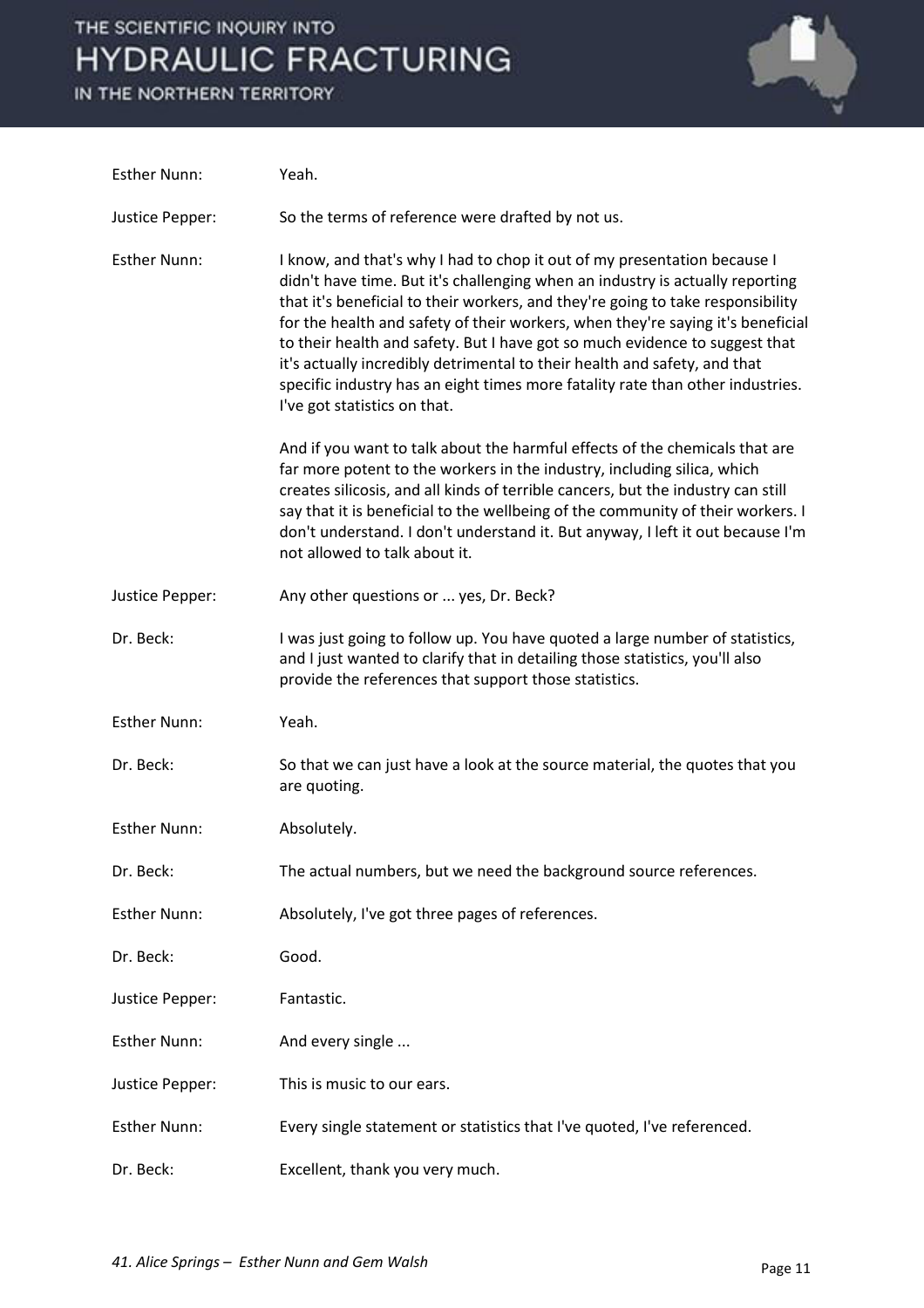

| Justice Pepper:     | Thank you. That is  I can't tell you how incredibly helpful that is. Thank<br>you. Not everybody does it, so we're very grateful when it does occur. Yes,<br>Dr. Jones?                                                                                                                                                                                                                                                                                                  |
|---------------------|--------------------------------------------------------------------------------------------------------------------------------------------------------------------------------------------------------------------------------------------------------------------------------------------------------------------------------------------------------------------------------------------------------------------------------------------------------------------------|
| Dr. Jones:          | I guess just following up on that, and one of our concerns certainly has been<br>this issue of vehicular movement because this industry potentially brings<br>with it potentially thousands of increased truck movements, and other<br>things. You mentioned that heavy vehicles are six times more likely to be<br>involved in fatal accidents, is that without a  Like nomad road users and<br>other smaller vehicle users, or is that in intra-truck? Type accidents. |
| <b>Esther Nunn:</b> | Does it matter? Does it actually matter?                                                                                                                                                                                                                                                                                                                                                                                                                                 |
| Dr. Jones:          | It can matter in a sense because we heard just previously that heavy<br>vehicles that are using the existing roads are now being basically told not to<br>drive at night. They're being told they've got to drive during the day. So<br>what that does is actually increases the conjunction and probably greater<br>likelihood of these accidents occurring. So once again, I think that's a<br>matter, which we do need to take on board.                              |
| Justice Pepper:     | I think the point being it can have a further detrimental effect.                                                                                                                                                                                                                                                                                                                                                                                                        |
| <b>Esther Nunn:</b> | Yeah. But when I hear that the panel is saying that they can't make any<br>conclusive evidence of how an increase of trucks of the magnitude that is<br>involved in the fracking industry on top of the statistics that we're<br>experiencing in the Northern Territory, which are four times the national<br>average, I don't understand how you can't see that is going to have a<br>massive increased detrimental effect.                                             |
| Justice Pepper:     | Noted. Thank you. Yes, Dr. Andersen?                                                                                                                                                                                                                                                                                                                                                                                                                                     |
| Dr. Andersen:       | Yeah. So I'm not familiar with the exact wording in the report, but I don't<br>think anyone would suggest that having a massive increase in traffic does<br>not pose a risk for increased accidents. That's                                                                                                                                                                                                                                                              |
| Dr. Jones:          | And that's [inaudible]                                                                                                                                                                                                                                                                                                                                                                                                                                                   |
| Dr. Andersen:       | That's, of course, an issue. But I'm not sure if it's as simple as that because<br>so would increases in tourism, and you know, we want to promote tourism<br>as well                                                                                                                                                                                                                                                                                                    |
| <b>Esther Nunn:</b> | Yeah.                                                                                                                                                                                                                                                                                                                                                                                                                                                                    |
| Dr. Andersen:       | and we would know that would also increase the risk.                                                                                                                                                                                                                                                                                                                                                                                                                     |
| <b>Esther Nunn:</b> | Of course.                                                                                                                                                                                                                                                                                                                                                                                                                                                               |
| Dr. Andersen:       | That's the context of further information and analyses are needed.                                                                                                                                                                                                                                                                                                                                                                                                       |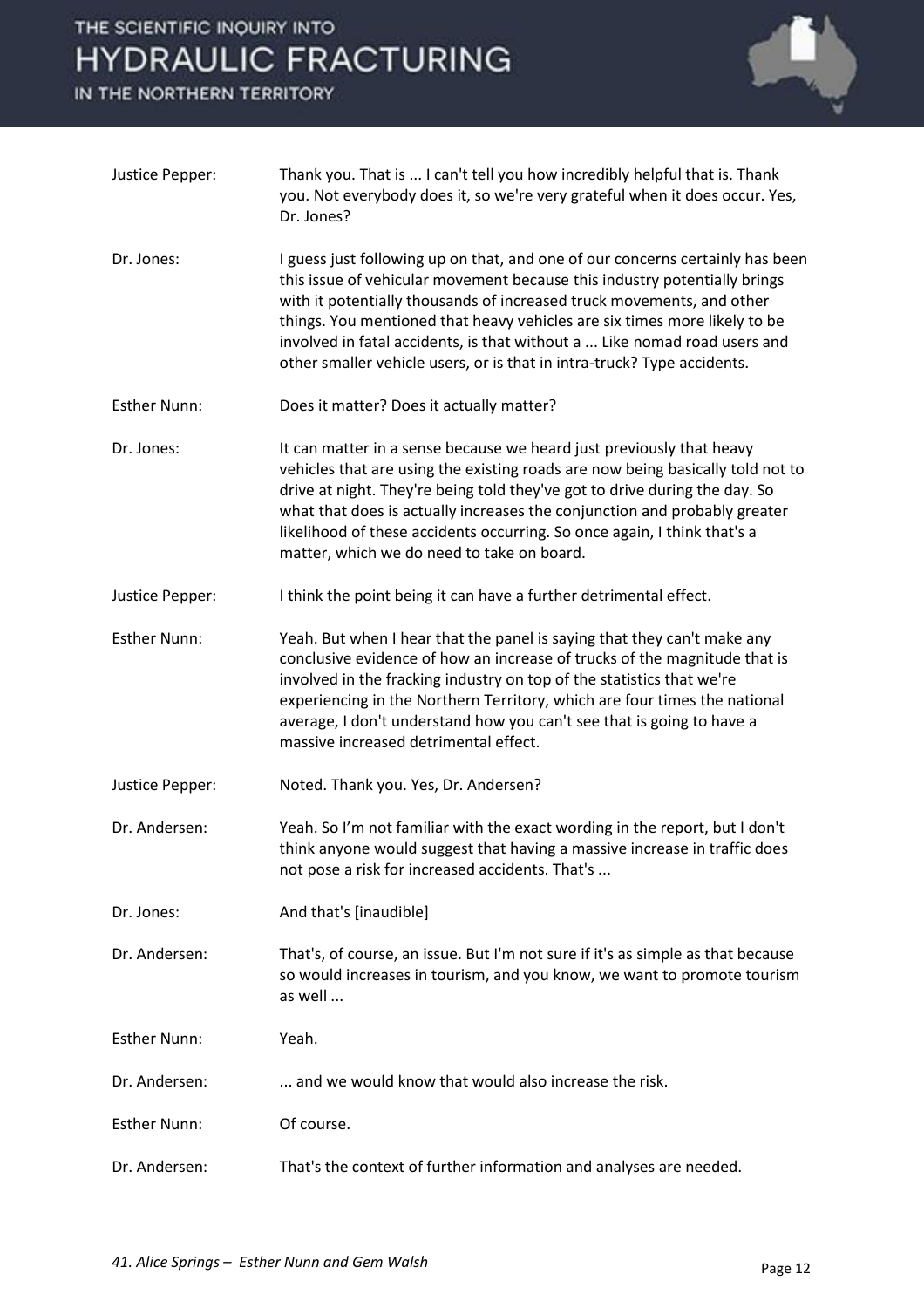

| <b>Esther Nunn:</b> | But I'm not presenting any submission about the detrimental health impacts<br>of an increase in tourism on our roads.                                                                                                                                                                                                                                                                                                                                                                                             |
|---------------------|-------------------------------------------------------------------------------------------------------------------------------------------------------------------------------------------------------------------------------------------------------------------------------------------------------------------------------------------------------------------------------------------------------------------------------------------------------------------------------------------------------------------|
| Dr. Andersen:       | No, of course not.                                                                                                                                                                                                                                                                                                                                                                                                                                                                                                |
| <b>Esther Nunn:</b> | We're talking about the fracking industry. And if there's statistics that<br>there's up to 1,000 truck trips for one fracking well operation and the<br>numbers that I see is 12,000 proposed wells for the Amadeus Basin, how<br>many increased truck traffic is that going be for Mark [inaudible] and his<br>people down there at Yulara, and all the tourists that are on the road?<br>There's no doubt that's going to have a massive impact on the road fatalities<br>in the Northern Territory.            |
| Dr. Andersen:       | Yes                                                                                                                                                                                                                                                                                                                                                                                                                                                                                                               |
| Justice Pepper:     | Any further                                                                                                                                                                                                                                                                                                                                                                                                                                                                                                       |
| Dr. Beck:           | Yeah. It's just in terms of the estimates of truck traffic, it does depend upon<br>how much water is required, and the method of deliveries. So it can be via<br>trucks, but it can be via pipelines.                                                                                                                                                                                                                                                                                                             |
| <b>Esther Nunn:</b> | Yeah.                                                                                                                                                                                                                                                                                                                                                                                                                                                                                                             |
| Dr. Beck:           | So some of this information, we are uncertain about at the moment, and we<br>are trying to quantify a number of aspects, so there is uncertainty. Some of<br>this uncertainty can be clarified in the passage of time before the Interim<br>Final Report will be prepared. Other information may remain uncertain. So<br>we're in a process of trying to gain greater clarity from where we at the<br>moment, and that's just one example, where we will try to obtain further<br>information.                    |
| <b>Esther Nunn:</b> | I understand that, and I really appreciate what you're saying. But the<br>timeframe that we're supposed to be doing this, and provide the evidence,<br>and assess it all, and make informed decisions that are going to affect our<br>future forever, we've got six months until the end of the year. You really<br>think that you're going to be able to assess all of this information and make<br>really best practise, informed decisions on the health and safety of<br>everybody in the Northern Territory? |
| Dr. Beck:           | Just to clarify, we are not going to be making any decisions. That's the role<br>of government. We will be making recommendations, this panel will be.<br>Some of the recommendations may be, but further information needs to be<br>collected before we could recommend a decision being taken.                                                                                                                                                                                                                  |
| <b>Esther Nunn:</b> | And that's why we're pushing so hard for the precautionary principle<br>because six months is not long enough to make an informed decision on<br>something as massive as introducing the fracking industry into the Northern<br>Territory.                                                                                                                                                                                                                                                                        |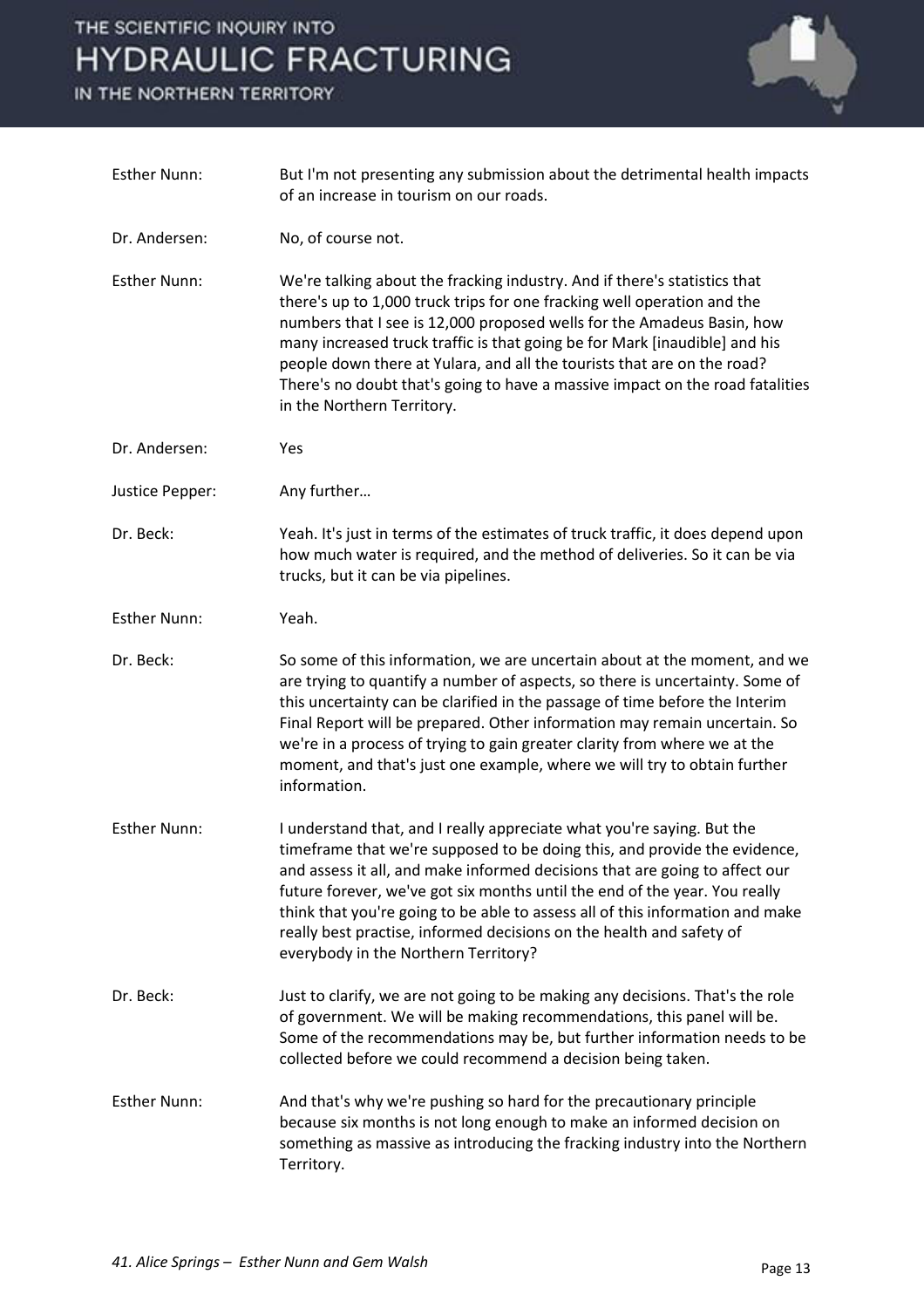

| Dr. Beck:           | I appreciate that. I just need to reiterate what I've said before that this panel<br>is not making any decisions. We'll be making recommendations.                                                                                                                                                                                                                                                                                                                                                                    |
|---------------------|-----------------------------------------------------------------------------------------------------------------------------------------------------------------------------------------------------------------------------------------------------------------------------------------------------------------------------------------------------------------------------------------------------------------------------------------------------------------------------------------------------------------------|
| <b>Esther Nunn:</b> | I hope you make good ones.                                                                                                                                                                                                                                                                                                                                                                                                                                                                                            |
| Justice Pepper:     | I can't but reiterate what Dr. Beck has said, it's the job of government to<br>make the decisions.                                                                                                                                                                                                                                                                                                                                                                                                                    |
| <b>Esther Nunn:</b> | Yeah.                                                                                                                                                                                                                                                                                                                                                                                                                                                                                                                 |
| Justice Pepper:     | Not the job of this inquiry.                                                                                                                                                                                                                                                                                                                                                                                                                                                                                          |
| <b>Esther Nunn:</b> | But they have employed you to gather the information and make those<br>informed decisions.                                                                                                                                                                                                                                                                                                                                                                                                                            |
| Justice Pepper:     | No, no. I do have to correct you there. We are not making decisions. We are<br>making recommendations.                                                                                                                                                                                                                                                                                                                                                                                                                |
| <b>Esther Nunn:</b> | Recommendations, sorry.                                                                                                                                                                                                                                                                                                                                                                                                                                                                                               |
| Justice Pepper:     | It's an important distinction. And if we don't have enough data, then it may<br>well be that our recommendation is that you, government, need to go away,<br>and get that data before you make any decisions. And we will have certainly<br>no hesitation in pointing out where the data deficiencies are, where the<br>gaps are, and saying, no, you need to go away and get that data, plug those<br>information gaps, those knowledge gaps before you go any further. We will<br>have no hesitation in doing that. |
| <b>Esther Nunn:</b> | And are you in the position to be able to say that you recommend a ban on<br>fracking?                                                                                                                                                                                                                                                                                                                                                                                                                                |
| Justice Pepper:     | Uh, no, I'm not. That is not within our terms of reference. That is the job of<br>government.                                                                                                                                                                                                                                                                                                                                                                                                                         |
| <b>Esther Nunn:</b> | I hope that you can get enough evidence to recommend something in that<br>direction so the government understands how serious it is from all this work<br>that we're all putting into this.                                                                                                                                                                                                                                                                                                                           |
| Justice Pepper:     | As I say, I'm not going to repeat myself. As I said, I've hopefully explained<br>what the role of this panel is, and what the role of government is, and<br>where the two intersect.                                                                                                                                                                                                                                                                                                                                  |
| Gem Walsh:          | Can I respond to what Dr. Beck said?                                                                                                                                                                                                                                                                                                                                                                                                                                                                                  |
| Justice Pepper:     | Please, absolutely, absolutely.                                                                                                                                                                                                                                                                                                                                                                                                                                                                                       |
| Gem Walsh:          | On just regarding not having enough information to be able to speak to the<br>issue of exactly how many truck movements would be happening, and<br>where, and what direction, and the impacts it would have, do you think it                                                                                                                                                                                                                                                                                          |